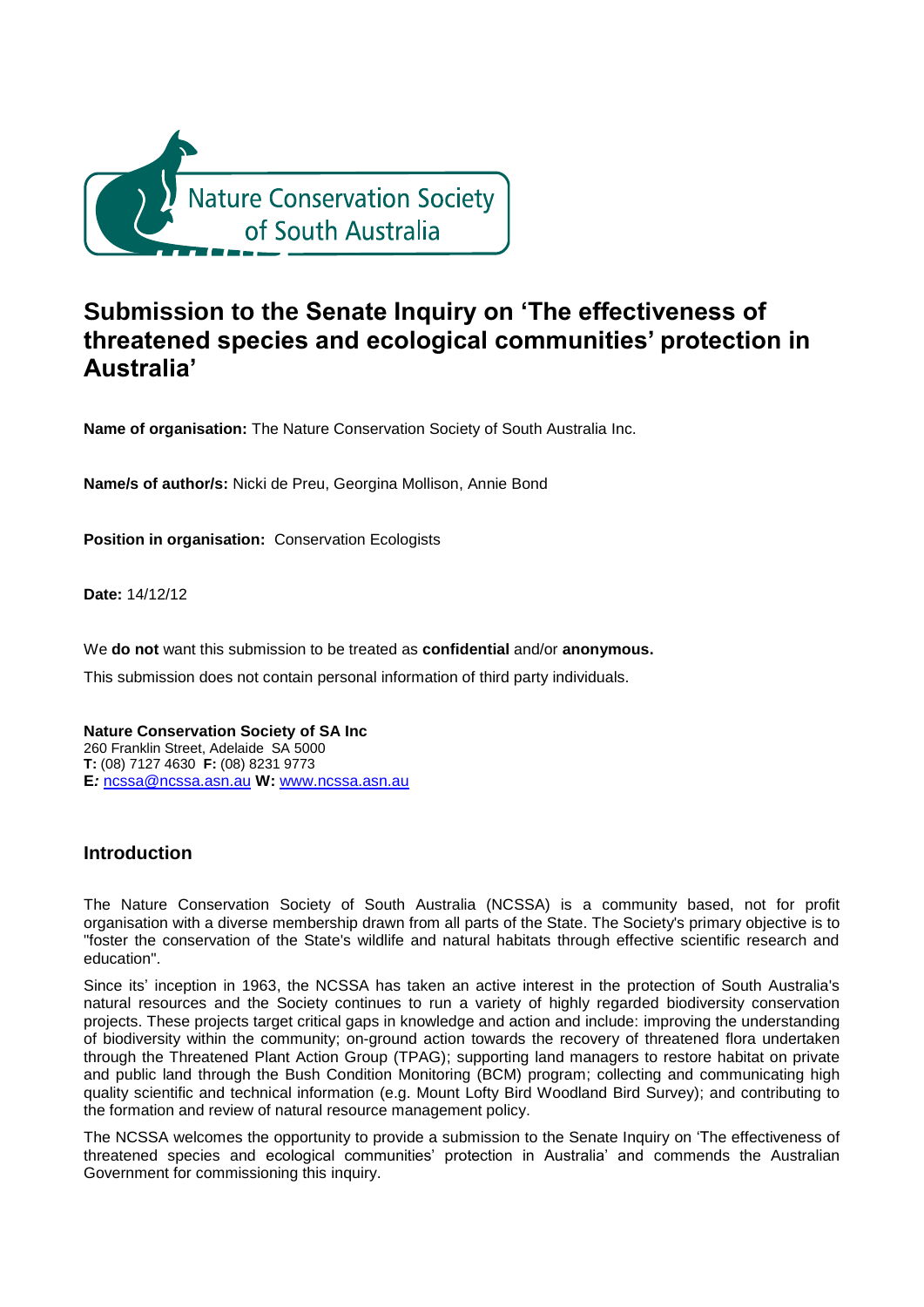The NCSSA offers the following comments for consideration by the Senate Standing Committee:

# **(a) Management of key threats to listed species and ecological communities;**

The NCSSA recognises the significant progress that has been made in addressing key threats to listed species and ecological communities by Federal and State Governments, non-government organisations (NGOs), community groups, landholders and contractors. There is, however, still an urgent need for ongoing effort and long-term investment in management and monitoring of threats and ecological responses to ensure that the biodiversity gains made through previous investments are maintained and that new and emerging threats are appropriately managed to prevent further species decline.

The NCCSA are currently involved in a long-term project with the University of Queensland and the Adelaide Mount Lofty NRM Board that aims to assess the evidence for declines in woodland birds (including nationally and state listed species) through repeated surveys of over 150 sites throughout the Mount Lofty Ranges (MLR). The project was initiated by Professor Hugh Possingham in 1999 and is now managed by the NCSSA including co-ordinating annual surveys (largely volunteer based) as well as securing funding. The MLR Woodland Bird Survey is a long-term stratified annual survey of the birds of the Mt Lofty Ranges of South Australia. The primary purpose of the survey is to detect trends in woodland birds in response to anticipated climate change, the extinction debt and restoration and rehabilitation of habitat by NRM bodies. This is one of the few systematically designed long-term regional surveys of biodiversity in Australia. Key threats to the MLR woodland bird species include habitat loss and degradation through historic clearance of vegetation, the expansion of residential development in rural areas, the invasion of habitats by woody weeds, wildfire, changing fire regimes, and possibly grazing. Since it commenced, the project has demonstrated that there has been a decline in the nationally listed Chestnut-rumped Heathwren and a number of state listed species based on a comprehensive and rigorous monitoring program. Ongoing monitoring will assist in determining trends in woodland birds in relation to threatening processes.

A short description of the survey and its intent can be found in a recent article in the NCSSA quarterly newsletter 'Xanthopus' at the webpage:

[http://www.uq.edu.au/spatialecology/docs/Publications/2008\\_Possingham\\_Xanthopus\\_WhyMonitor.pdf](http://www.uq.edu.au/spatialecology/docs/Publications/2008_Possingham_Xanthopus_WhyMonitor.pdf)

Further information on the MLR Bird project can be found at:

#### <http://www.ecology.uq.edu.au/index.html?page=74232&pid=66440>

The recovery of the Yellow-footed Rock-wallaby in the Flinders, Gawler and Olary Ranges of South Australia provides another example of how ongoing funds are required to manage threats and maintain viable populations in the future. Threat abatement programs aimed at reducing the impact of Feral Goats and predation by European Foxes commenced in the early 1990's and have continued to the present with funds from both Federal and State Governments. The program is led by the Department of Environment, Water & Natural Resources (DEWNR) but undertakes threat abatement works across public and private land including National Park Reserves, pastoral leases and privately managed conservation areas such as Arkaroola Sanctuary in the northern Flinders Ranges. In areas where active threat management programs are in place there has been a significant increase in Rock-wallaby numbers based on aerial surveys conducted by DEWNR since the early 1990's. However, the areas where threats are currently managed only cover approximately 30% of the known colonies within the species distribution in South Australia with local declines and in some case extinction of colonies evident in unmanaged areas based on ground surveys. Due to the high mobility of both feral goats and foxes and inability to completely eradicate them from the landscape. ongoing funds will be required to maintain the biodiversity gains achieved and protect previous investment.

The NCSSA believes it is vitally important that such long-term monitoring projects are established and continued so that impacts from emergent threats as well as the results of threat mitigation can be evaluated effectively.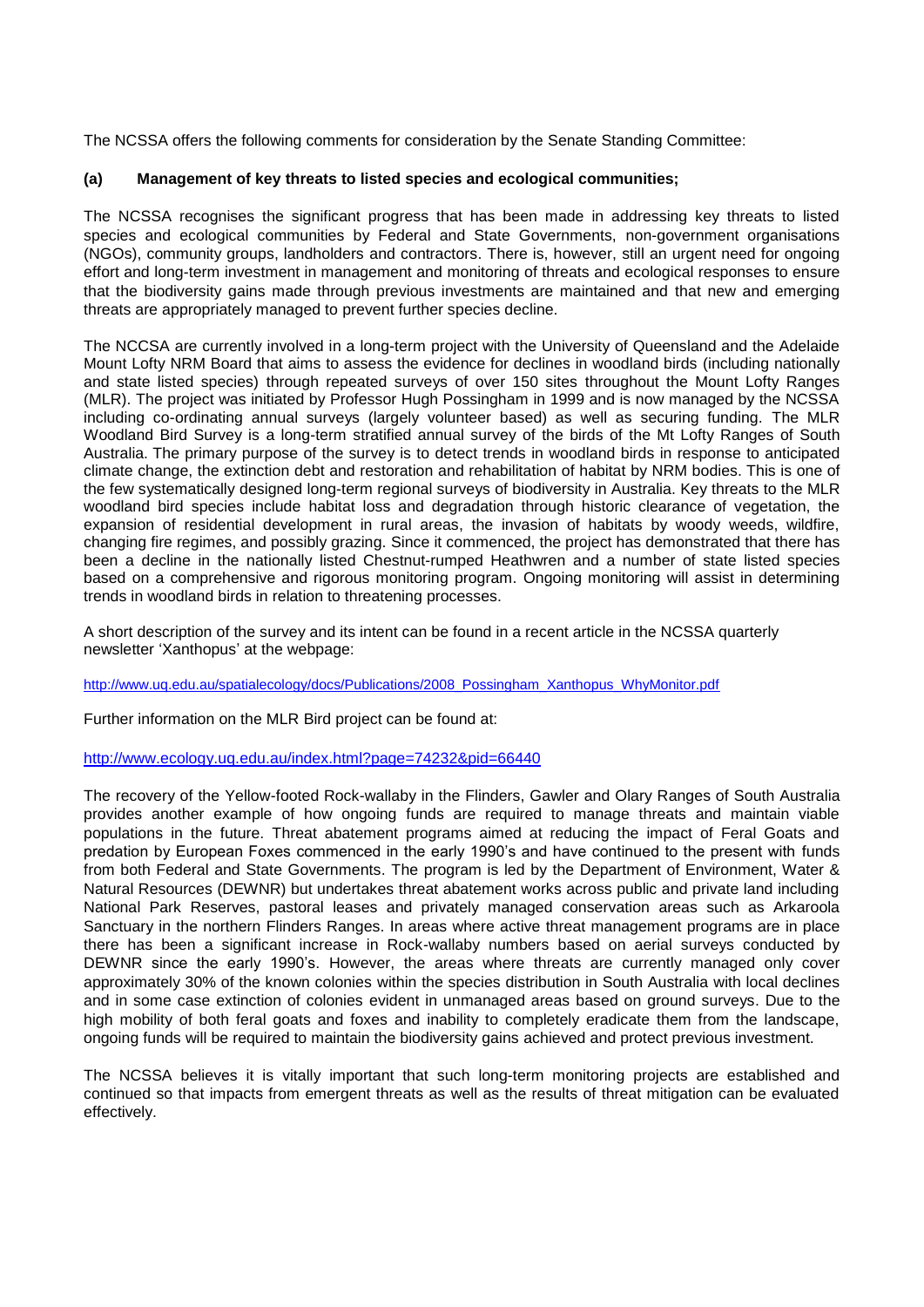# **(b) Development and implementation of recovery plans;**

The NCSSA support the recovery planning process under the EPBC Act and believe that recovery plans fulfil the functions of guiding recovery actions for threatened species and guiding NRM decision makers.

However, the NCSSA believes that there has been too great an emphasis on planning at the expense of implementation. While recovery plans are useful documents, they do not make tangible progress in recovery of species and communities without implementation. Investment in recovery planning cannot be justified if there is insufficient investment in implementation including rigorous monitoring and evaluation programs.

## **(c) Management of critical habitat across all land tenures;**

The NCSSA recognises the advances that have been made over the past decade through programs such as NatureLinks and DEWNR's Protected Areas on Private Land policy directions in increasing areas managed for conservation outcomes. At present South Australia's protected area system covers approximately 25,000,000 hectares on public and private lands, which is almost 26 per cent of the State. It includes over 340 national parks and formal conservation reserves, nearly 1500 Heritage Agreements and 80 Sanctuaries. Protected areas on private land (including Co-managed Parks and Indigenous Protected Areas) cover around 6.7 per cent of the State.

In recent years, a number of large pastoral leases in South Australia have been acquired by non-government organisations such as Australian Wildlife Conservancy, Bush Heritage Australia and Nature Foundation to establish private protected areas. These, and other private protected areas, are helping to deliver regional and statewide conservation goals from South Australia's Strategic Plan, including NatureLinks and No Species Loss targets, through complementing the public reserve system and contributing to the restoration and protection of natural systems across the broader landscape.

There are, however, still many areas of critical habitat for listed species and ecological communities that are either unprotected or at risk of degradation from infrastructure development, mining exploration or clearance of remnant native vegetation (both legal and illegal) that could impact on species persistence, long-term viability of populations, decline in distribution and condition of native vegetation communities.

The condition of many of these areas continues to decline with an increasing number of threats and diminishing resources to manage them. In South Australia, monitoring of trends in condition of these areas is also typically non-existent or poorly coordinated.

# **(d) Regulatory and funding arrangements at all levels of government;**

#### **(i) Commonwealth Legislation Pertaining to Listed Species and Ecological Communities**

#### **Environment Protection and Biodiversity Conservation Act 1999**

The NCSSA believes that the criteria for determining significant impact to trigger this Act are comprehensive and allow for the indirect impacts of an action to be considered, however, in practice the interpretation of these criteria has not been sufficiently rigorous and cautious. Actions which are likely to have a significant impact on the recovery of listed threatened species and ecological communities have gained approval due to a reluctance to employ the precautionary principle. The NCSSA is aware of a number of examples to support this claim, which can be provided confidentially on request.

Unfortunately it is often the case that the impact of an action on a matter of national environmental significance cannot be conclusively evaluated. Low detectability of species and the complexities of defining critical habitat are two factors that contribute to this uncertainty. It is vitally important that the precautionary principle is applied in circumstances where there is uncertainty or lack of information.

The NCSSA considers the recent changes to this Act regarding strategic assessments go some way toward addressing the issue of the cumulative effect of 'non-significant' impacts on matters of national environmental significance. In the past numerous actions, which individually have a 'small' impact on a particular matter of national environmental significance, could be approved without regard to whether the sum of these impacts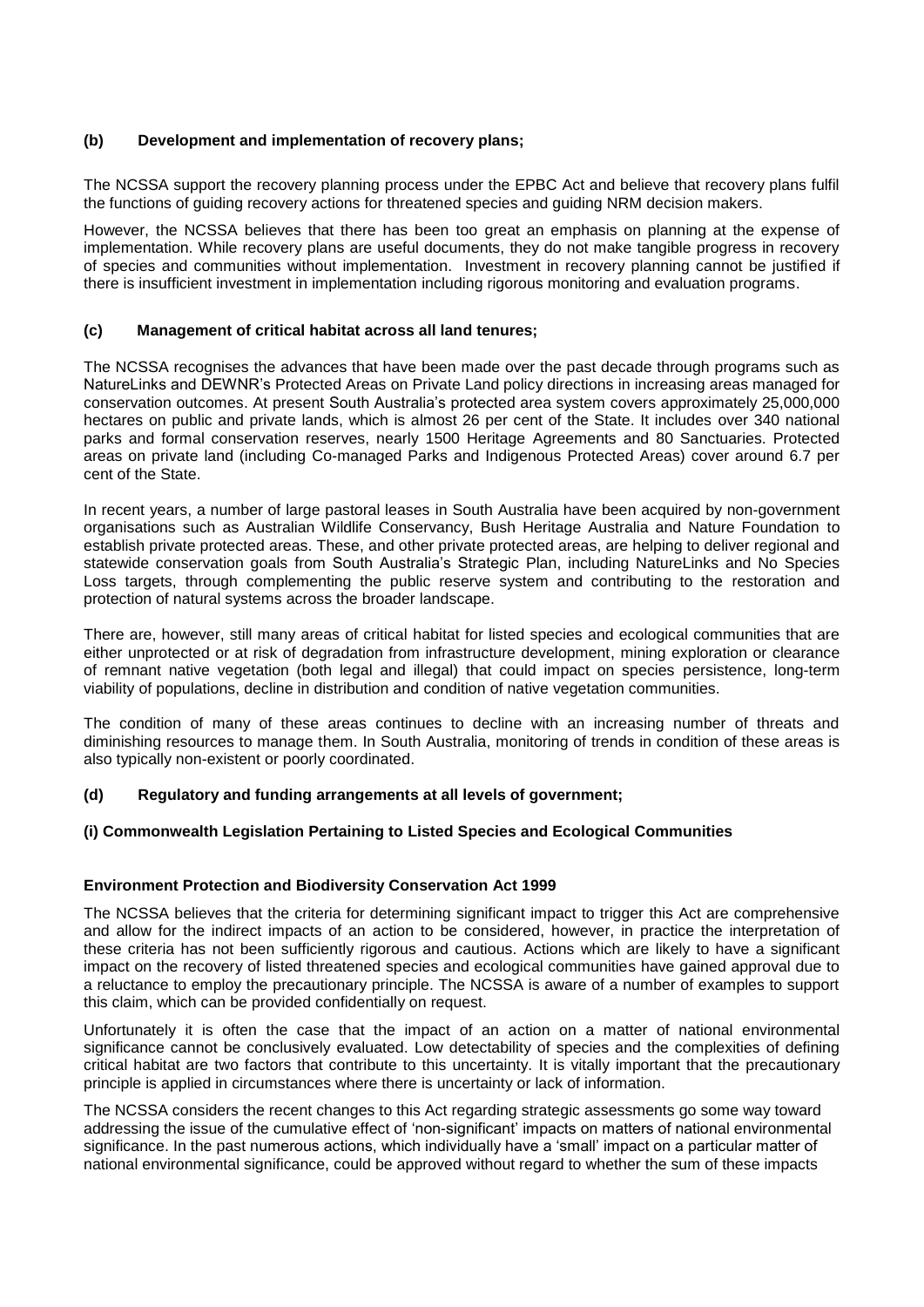(their combined effects) resulted in significant damage. The strategic assessments process remains untested in South Australia so it is unclear whether it will achieve the desired outcome.

Penalties for breaching the Act are not high enough as they are unlikely to be sufficient deterrents for large businesses and in most cases they have fallen short of the real cost of repairing the damage caused.

The NCSSA recommends:

- all controlled actions and non-controlled (particular manner) actions are audited;
- more investment is made in using the Act to prosecute breaches; and
- penalties for breaching the Act are increased.

## **(ii) State Legislation Pertaining to Listed Species and Ecological Communities**

## **National Parks and Wildlife Act 1972**

This Act provides for protection of representative areas of the state's diverse flora, fauna including nationally and state listed species and ecological communities and is administered by DEWNR. Since its' inception, the NCSSA has been a strong advocate for protection of the State's biodiversity through establishment and management of protected areas. The NCSSA continues to be actively engaged in public consultation on the development of management plans for Reserves proclaimed under this Act where numerous listed species and ecological communities are known to occur. DEWNR has recently changed the format of these management plans so that they no longer contain specific information on how listed species and ecological communities will be managed and monitored under the Management Plan. The NCSSA considers that management plans for these areas are only one component of Reserve management and that implementation of required management actions to conserve and protect biodiversity assets and monitoring of population/condition trends is often inadequately resourced with regards to threatened species and ecological communities.

## **Native Vegetation Act 1991**

This Act provides for the protection of native vegetation, both for its own sake and as habitat for listed threatened species and to regulate clearance of native vegetation.

In September 2009, amendments to the Native Vegetation Regulations introduced Regulation 5(1)(lb) which enables clearance of native vegetation to be exempt, where that work is necessary to protect public safety. Consistent with clearance for the protection of life and property from bushfire, clearance for public safety under Regulation 5(1)(lb) does not require a Significant Environmental Benefit. In 2011/12, the NCSSA collected information and prepared a report on the impact of a 12 month trial of the 'Interim framework for the Application of Regulation 5(1) (1b) for Clearance Along Roadsides, Intersections and Rail Crossings for Public Safety Purposes'. The report concluded that the Interim Framework allowed significant biodiversity values to be lost including remnant habitat for listed species, without being offset.

Recommendations from the report that relate to the current Senate Committee Inquiry are as follows:

- This regulation and its guidelines exempt some clearance from SEB offsets, which effectively provide an incentive to clear native vegetation and a disincentive to employ other risk mitigation measures with potential impacts on listed species and ecological communities. This undermines the effectiveness of the SEB offset scheme as a market instrument to minimise the loss of native vegetation.
- We also note that there is no reference made to the Environment Protection and Biodiversity Conservation Act (EPBC) 1999. It is our understanding that roadside clearance could contravene this Act in some instances, and thus we recommend reference to this Act is included in the assessment process and background information.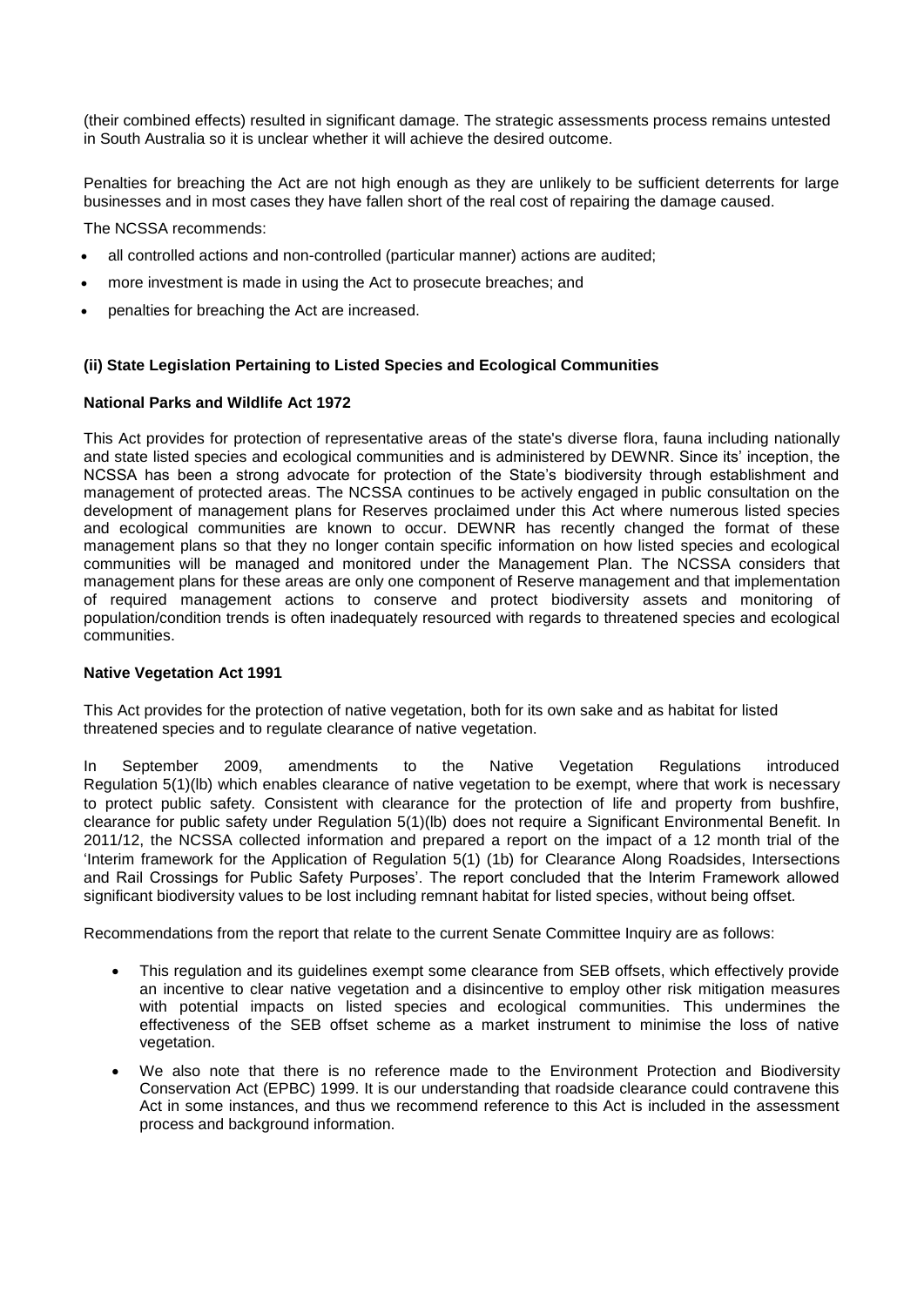# **Natural Resource Management (NRM) Act 2004**

This Act was established to promote sustainable and integrated management of the State's natural resources and to make provision for the protection of the State's natural resources. It is a key piece of legislation covering the protection of biodiversity (including listed species and ecological communities) and the resources that plants and wildlife depend on. The Act also covers the control of some of the threats to biodiversity such as pest plants and animals, excessive grazing pressure and extraction of groundwater. Based on past experience the NCSSA considers that compliance issues in relation to the NRM Act are at times inadequately resourced and/or enforced with regards to threatened species and ecological communities.

There are eight NRM regions in South Australia each with a Board that is responsible for administering the Act. The NCSSA has worked closely with the Adelaide and Mount Lofty Ranges NRM Board to assist in developing an action plan to support improved collaboration on the management of natural resources in this region. The Society has also worked closely with the Eyre Peninsula NRM Board, DEWNR and other NGO's to establish priorities for biodiversity conservation though a Conservation Action Planning process in this region.

Further information on the ecological assets in the WildEyre project area including listed species and and ecological communities can be sourced at the webpage:

#### <http://www.wildeyre.com.au/ecological-asset.html>

As a general comment, the NCSSA believes that the Objects of the key pieces of legislation pertaining to conservation of listed species and ecological communities in South Australia need to be strengthened as they currently offer only limited protection for vertebrate fauna and vascular plants, with a range of taxa e.g. invertebrates and non-vascular plants not even listed.

## **(e) Timeliness and risk management within the listings processes;**

Decisions regarding the nomination of a number of South Australian threatened species and ecological communities have not been made in reasonable time. Notable examples include the nominations for Peppermint Box Grassy Woodland and Iron-grass Natural Temperate Grassland which were finally listed approximately 6 years after the nominations were made. The timeframe represents a significant setback to the recovery of these communities, as resources could not be secured for their recovery until they were listed. Substantial inroads into recovery could have been made in this time period, but instead the decline in these ecosystems was allowed to continue relatively unchecked.

The NCSSA recommends that the process for assessing nominations for threatened species and ecological communities be improved so that species and communities of merit are recognised more quickly.

The NCSSA also recommends that the process for public nomination of critical habitat under the EPBC Act needs review as there is currently no mechanism by which this can occur. An inalienable legislative protection of critical habitat is essential for ensuring the survival of threatened species population in the long term. At a minimum, areas of critical habitat could be nominated during species or community listing processes.

# **(f) The historical record of state and territory governments on these matters;**

As a general comment the EPBC Act in its current form provides sound protection for listed species and ecological communities but that the proposed bilateral agreements have the potential to lead to significant adverse biodiversity outcomes, particularly if State legislation and policy instruments are inadequate.

# **(g) Any other related matter.**

#### **Inefficient data management clouds transparency**

Deficiencies in information management are a barrier to evaluating the effectiveness of the EPBC Act and the assessment processes. A recent request made to the EPBC section of the Australian Government for a list of referrals relating to a listed threatened species, could not be met. The Australian Government had no ability to search for past referrals relating to the species (other than by geographic area) and could not provide